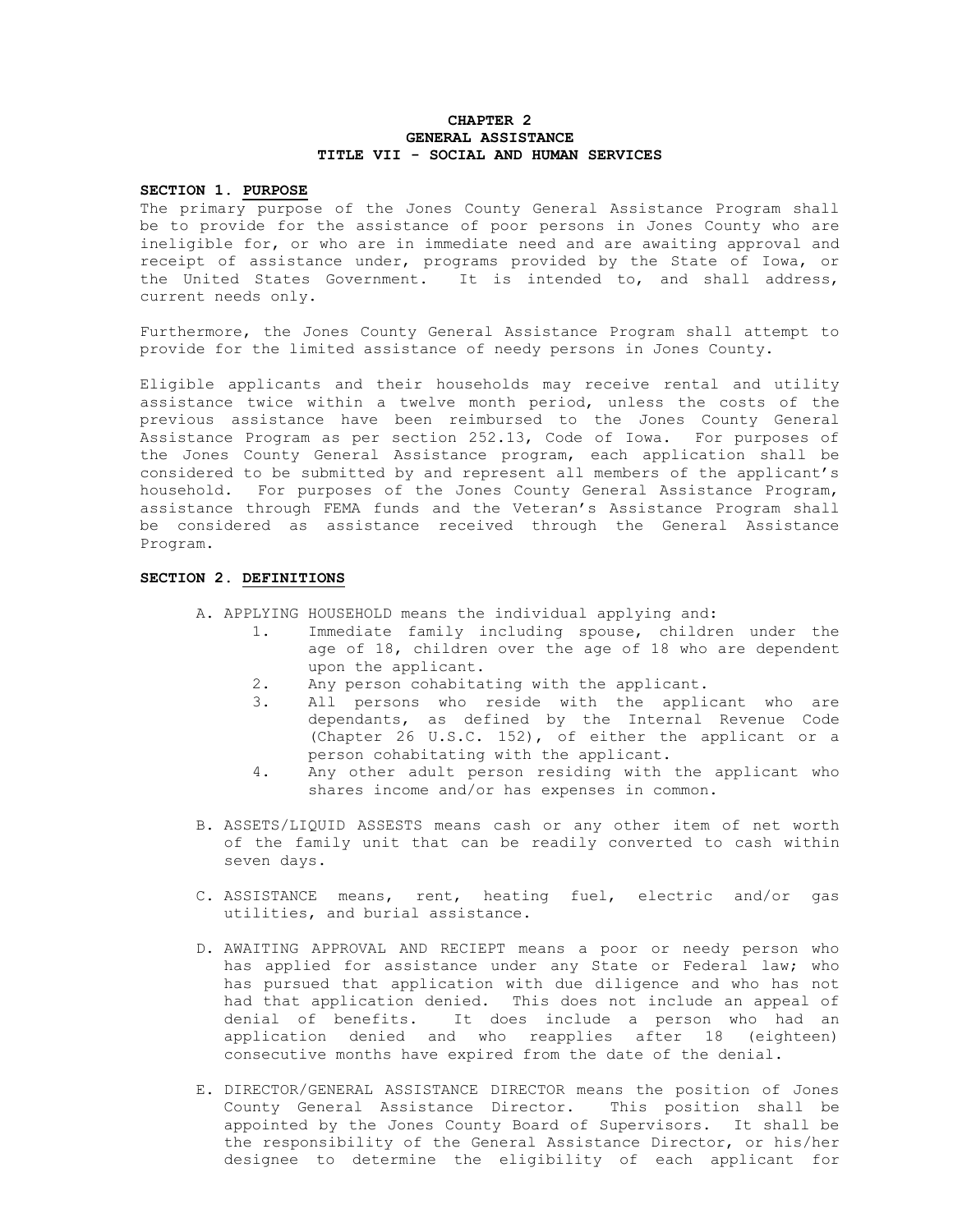general assistance under this ordinance. In doing so the General Assistance Director shall determine all real and personal property owned by the applicant and all sources of income for the applicant.

- F. DISABILITY means the physical and/or mental condition of a person which constitutes an inability to maintain a continuous, substantial gainful employment.
- G. HOME MORTGAGE means a mortgage with first priority recorded upon property owned by the applicant which is the applicant's primary residence. Jones County General Assistance shall not provide assistance to someone who owns or is buying their own home, including mobile homes. The Jones County General Assistance Program will assist with lot rent for a mobile home that is located in an established mobile home court. The Jones County General Assistance Program will not pay rent to a family member.
- H. INCOME
	- 1. COUNTABLE INCOME means the total earned income and unearned income minus exemptions allowed pursuant to the provisions of this Ordinance, or resolution of the Board of Supervisors. Exemptions are limited to documented child support paid to a child that does not reside in the applying household, documented alimony paid to a person that does not reside in the applying household, and documented medical expenses including medical insurance. The applicant is responsible for providing documentation, acceptable to the Director, for all exemptions to countable income.
	- 2. EARNED INCOME means income including, but not limited to, gross wages, salaries, fees, or exchanged services derived from labor, professional services, or selfemployed earnings.
	- 3. UNEARNED INCOME means income including but not limited to child support, alimony, interest, income from property such as rent and workers compensation.
- I. NEEDY PERSON is a person or the family unit of that person who because of circumstances which are not attributable to that person, needs immediate temporary assistance. A needy person is also a person who may have some limited resources, and who meets the eligibility guidelines for assistance. Assistance for needy persons is provided pursuant to eligibility and benefit guidelines under the discretionary authority of the Jones County Board of Supervisors, and based upon budget availability.
- J. NET WORTH includes, but is not limited to, income or monies from any source, food stamps, subsidized housing, monies due the applicant, savings and other deposits, stocks, bonds, 401K, IRA/Keogh, real estate, cash value of life insurance policies, jewelry and the value of all other real and personal property. It excludes clothing, wedding ring, usual household furnishings and bedding, and automobiles of a value not to exceed \$7,500.
- K. POOR PERSON is a person inconformity with Iowa Code 252.1, shall be construed to mean those who have no real or personal property,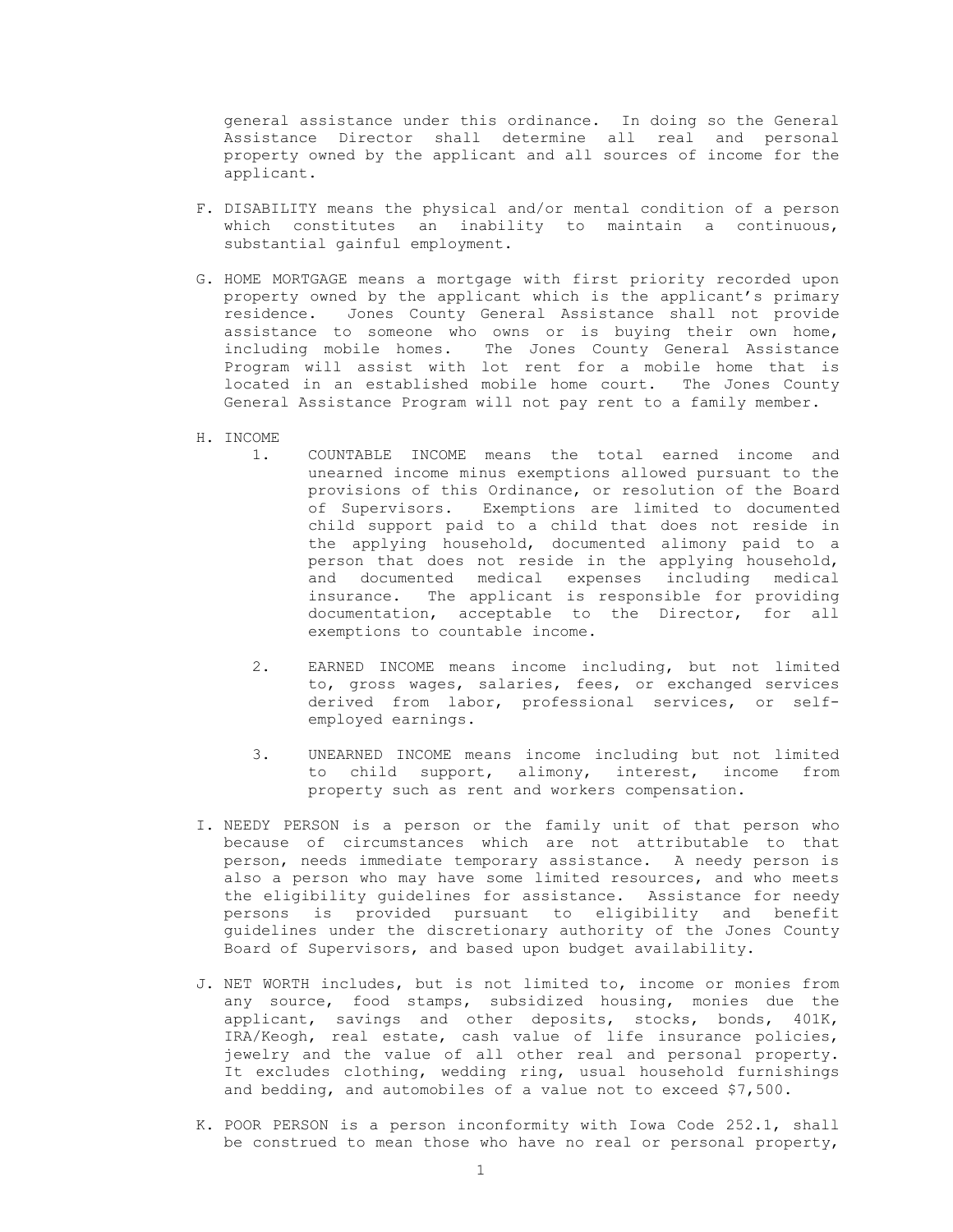exempt or otherwise, who has resided in Jones County for at lest two months, who because of physical or mental disability, are unable to engage in gainful employment and/or to earn a living by labor.

### SECTION 3. ELIGIBILITY REQUIREMENTS FOR GENERAL ASSISTANCE

A. APPLICATION: Application for assistance shall be submitted by needy and poor persons to the Director of Assistance at the Jones County Courthouse in Anamosa, Iowa, between the hours of 8:00 am and 4:30 pm Monday through Friday. These applications shall be submitted on forms provided by the Director of General Assistance.

If, because of undue hardships, a needy or poor person cannot come to the courthouse, the Director shall mail such person an application form.

If the applicant or the family unit is or appears to be eligible for further assistance or assistance from any other federal, state or local source, the Director shall immediately refer the applicant to that source. It shall be the obligation of the applicant to immediately make application to that source and pursue such application with the due diligence as a condition to be eligible for further assistance under this ordinance. Failure to apply for all other assistance programs will automatically disqualify the applicant/household for Jones County assistance.

It is the obligation of each person applying for assistance to establish his or her eligibility for any category of assistance, and the need for any item of assistance. If requested the person applying shall provide the Director with a verified statement of net worth, federal and state income tax returns, medical reports and authorizations and anything else requested by the Director that bears upon the person's<br>eligibility and need for assistance. The Director shall eligibility and need for assistance. proceed to conduct a reasonable investigation concerning the applicant's eligibility and needs.

- 1. An applicant who is eligible for assistance through the Veterans Assistance Program shall apply for assistance through this Program first.
- 2. All applicants must have a physical address, a post office box address will not be accepted.
- 3. The name of the applicant must match the name on the outstanding bills submitted for payment.
- 4. Applicants who supply false information will be automatically denied.
- 5. Applicants who apply for SSI benefits must execute an Interim Assistance Reimbursements (IAR) forms and provide it to the Director.
- 6. The applicant's file and the investigation and findings of the Director shall be made available to the applicant upon their written request or the applicant's attorney by written authorization. The applicant, at their own expense, may obtain legal assistance at any time.
- B. EMPLOYMENT: A needy person, who is not needed in the home to care for minor children who are not yet enrolled in school or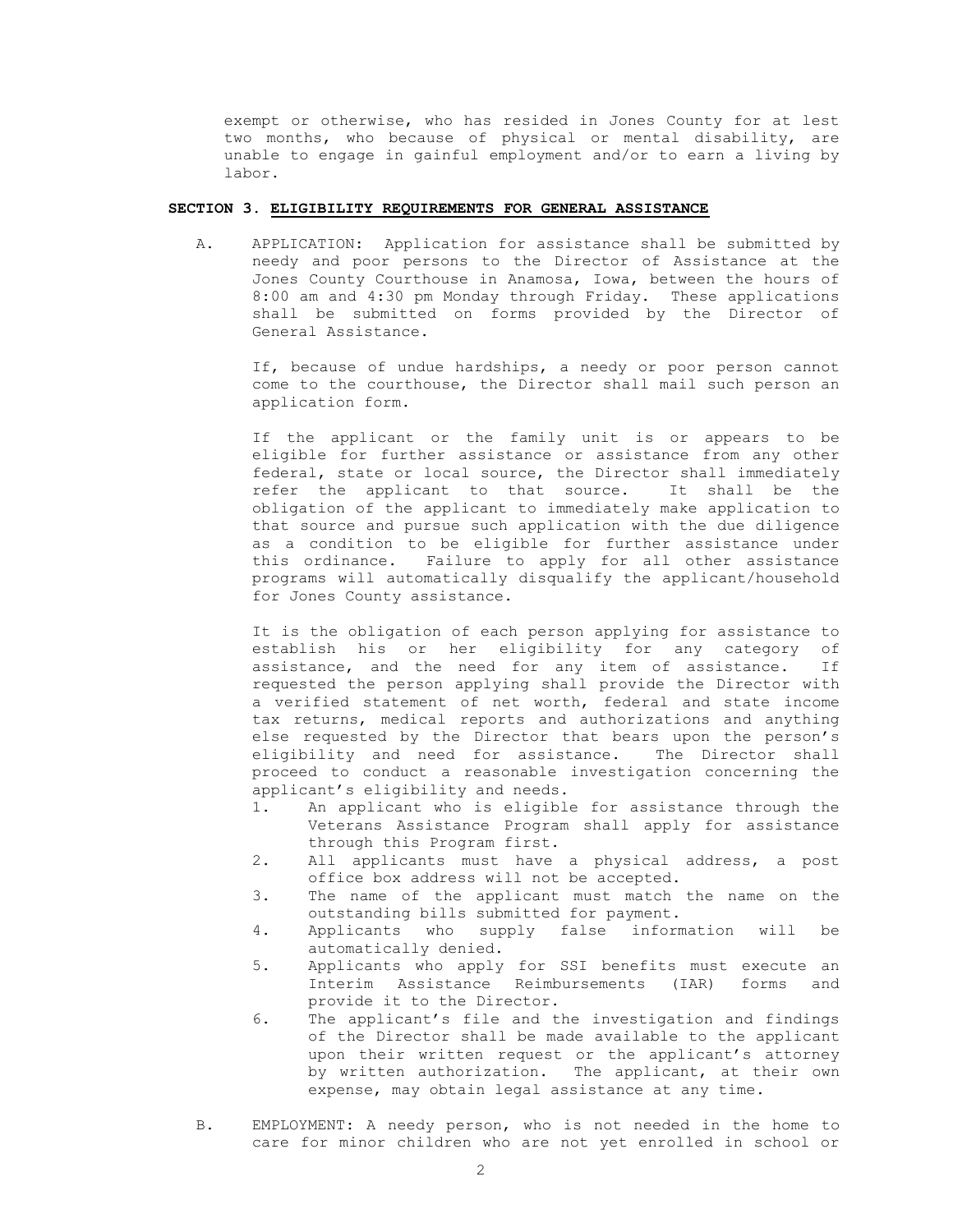handicapped adults, shall immediately register for employment with the Iowa Workforce Development and otherwise actively seek employment. The needy person shall seek and accept any reasonable employment whether or not it is suitable employment under the guidelines of Iowa Workforce Development. A refusal or failure to actively seek employment or failure to accept reasonable employment offered, shall disqualify the needy person from receiving future benefits. The needy person will be required to provide reasonable proof that he or she is actively seeking employment. The applicant will be required to sign a release of information to the Workforce Development of Iowa. Previously employed applicants must sign up for unemployment benefits. Unemployed applicants may also be referred to a work or vocational training project if appropriate. An applicant who voluntarily quits his or her job shall be disqualified from General Assistance for a period of three months. An applicant on strike is presumed a voluntary quit for the purposes of General Assistance eligibility. Laid-off workers must apply for unemployment benefits. Recipients of relief may further be required to work for the county as a condition to receipt of such benefits as required in Section 252.42, Code of Iowa. No attempt to control income level will be allowed. An applicant who voluntarily withdraws from the work force to attend school is not eligible for General Assistance.

- C. ELIGIBILITY: Emergency assistance is to be provided to a needy person who is in need of immediate assistance. The applying household must meet the following criteria:
	- 1. Have lawfully resided in Jones County for at least two months.
	- 2. Are at least 18 years old, or a minor emancipated by marriage and in the case of an unwed minor parent.
	- 3. Have monthly countable income of less than the current guidelines for State and/or Federal financial assistance. The applicant is not eligible for emergency County assistance if eligible for FIP (Families Investment Program through the Department of Human Services), is eligible for housing assistance unless they are on a waiting list, or if eligible for subsidized housing and a unit is available.
	- 4. Is unable to obtain assistance from any other sources, and whose income or assistance from a State or Federal program has been delayed or not actually received by the person because of reasons not attributable to that person.
	- 5. Does not have liquid assets of the family unit from which to pay for the items of assistance being requested.
	- 6. Have a net worth (see definition under Section 2. J.), of less than \$1,000.
	- 7. Have made application for and complied with all requirements for all other assistance programs for which the applicant or other members of the household may be eligible.
	- 8. Has registered with those employment and /of job training agencies which are determined by the Director to be appropriate, complies with all requirements of those agencies and accepts work and training as offered.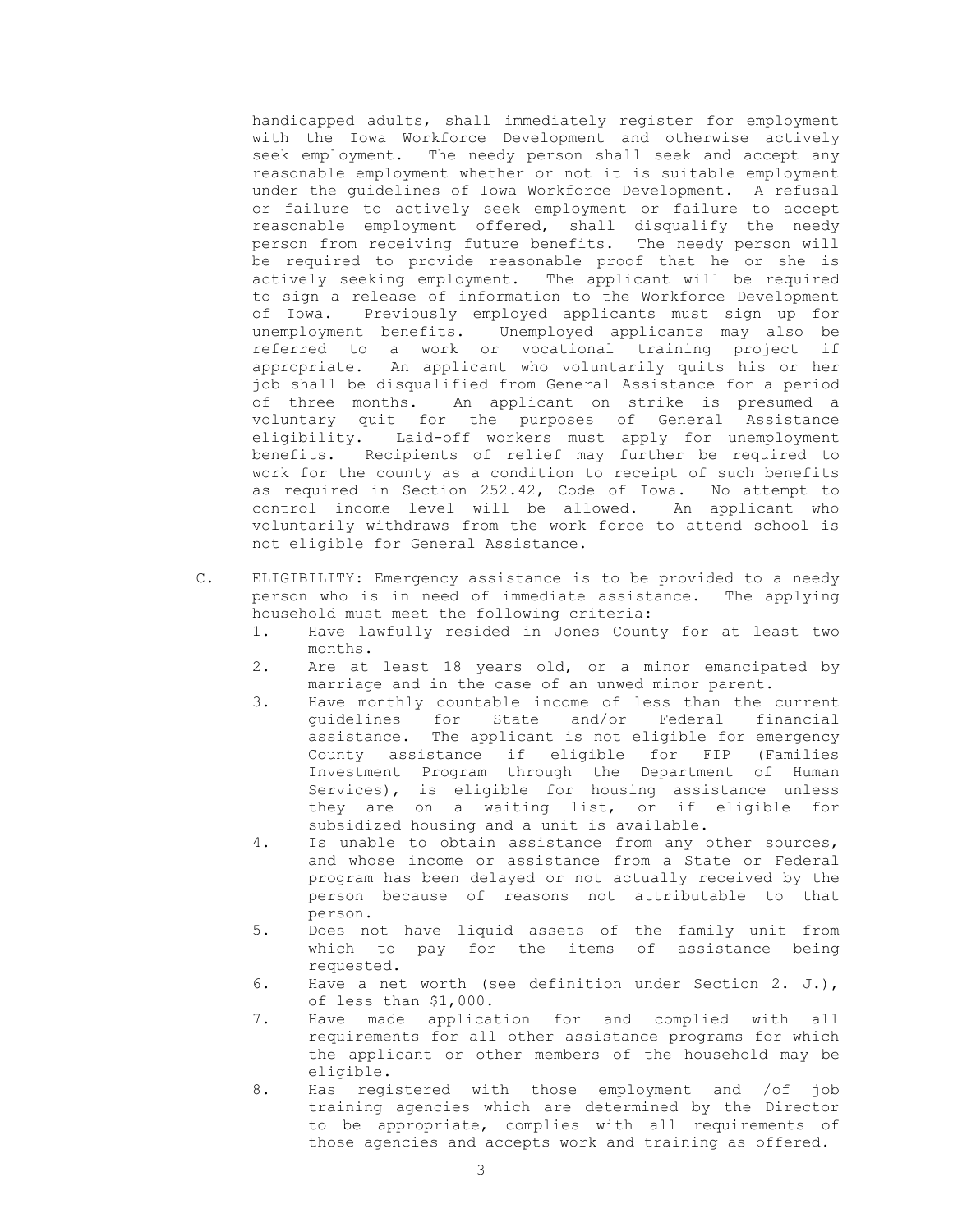- 9. The maximum monthly income for the household shall not exceed 125% of the Federal Poverty Guidelines, published each year by the US Department of Human Services.
- D. ELIGIBILITY OF A POOR PERSON: Assistance is to be provided to poor persons who are in need of immediate assistance. The applying household must meet the following criteria:
	- 1. Have lawfully resided in Jones County for at least two months.
	- 2. Are at least 18 years old, or a minor emancipated by marriage and in the case of an unwed minor parent.
	- 3. Have monthly countable income of less than the current guidelines for State and/or Federal financial assistance. The applicant is not eligible for emergency County assistance if eligible for FIP (Families Investment Program through the Department of Human Services), is eligible for housing assistance unless they are on a waiting list, or if eligible for subsidized housing and a unit is available.
	- 4. Is unable to obtain assistance from any other source, and whose income or assistance from a State or Federal program has been delayed or not actually received by the person because of reasons not attributable to that person.
	- 5. Does not have liquid assets of the family unit from which to pay for the items of assistance being requested.
	- 6. Have no property per Iowa Code 252.1 as defined by statute and /or Iowa case law as determined by the General Assistance Director.
	- 7. Who is eligible for and is waiting approval and receipt of assistance under programs provided by State and Federal law.
	- 8. Have made application for and complied with all requirements for all other assistance programs for which the applicant or other members of the household may be eligible.
	- 9. The maximum monthly income for the household shall not exceed 125% of the Federal Poverty Guidelines, published each year by the US Department of Human Services.
	- 10. Have no earned or countable income.
	- 11. Are unable to earn a living by labor due to a disability.
	- 12. Have provided proof of such a disability to the General Assistance Director documented by a licensed medical practitioner. Applicants who provide documentation of a disability due solely to substance abuse of drugs and/or alcohol shall also provide proof of their participation in an appropriate treatment program. Failure to make a good faith effort to enroll in and participate in an appropriate treatment program shall result in the applicant being deemed ineligible for assistance under the provisions of this ordinance until such time as the applicant makes a good faith effort to enroll and participate in an appropriate treatment program.
- E. TRANSFERS OF PROPERTY FOR INSUFFICIENT CONSIDERATION: In determining eligibility for County General Assistance, resources which were not exempt at the time of transfer, which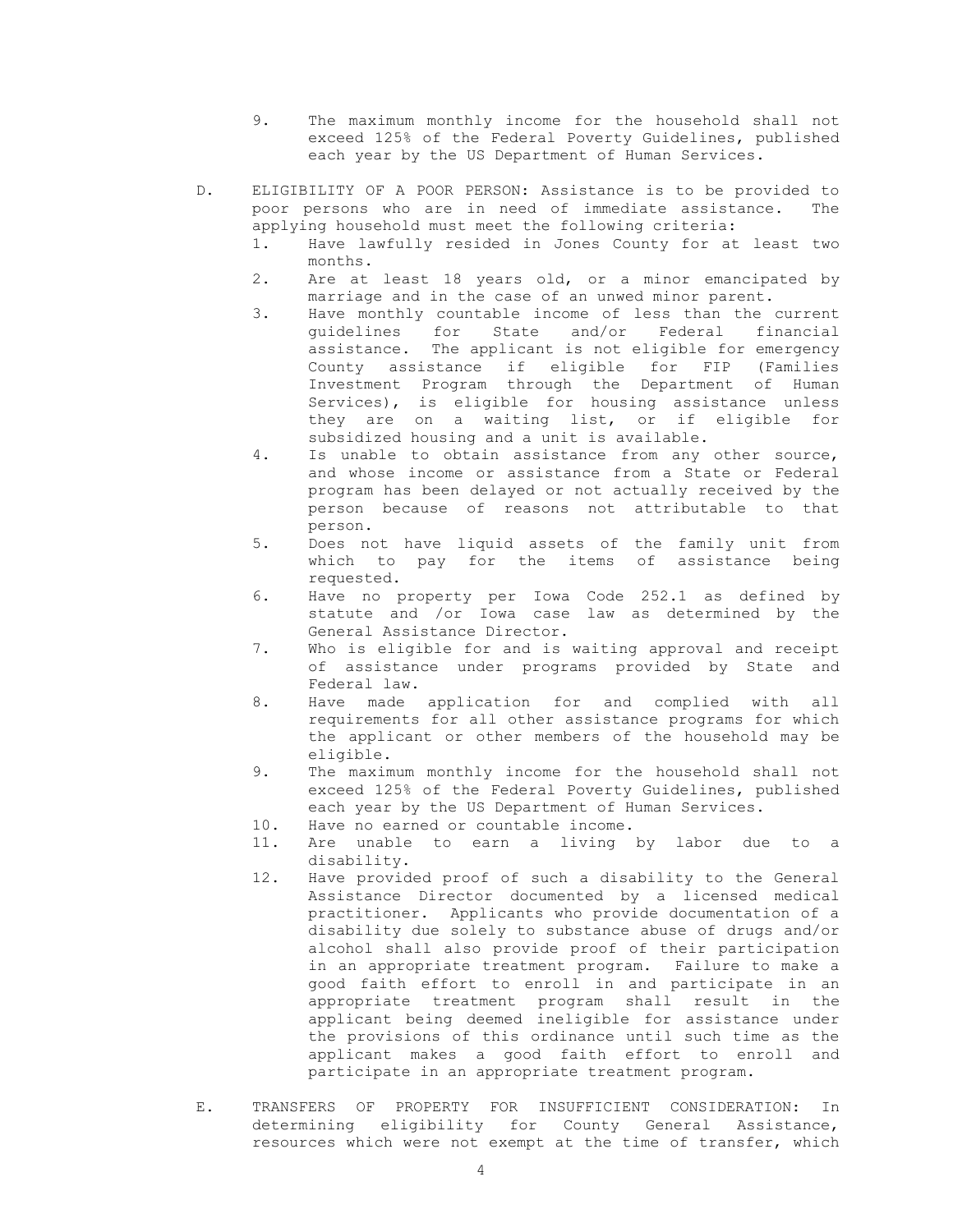the individual gave away or sold at less than fair market value for the purpose of establishing eligibility for assistance shall be counted as resources still available to the individual for the following period of time:

- 1. For uncompensated value of \$12,000 or less; 24 months from the date of transfer.
- 2. For uncompensated value of between \$12,001 and \$24,000; 36 months from the date of transfer.
- 3. For uncompensated value of between \$24,001 and \$36,000; 48 months from the date of transfer.
- 4. For uncompensated value of between \$36,001 and \$50,000; 60 months from the date of transfer.
- 5. For uncompensated value over \$50,000; 72 months from the date of transfer.

Transfers of resources described above shall be presumed to be for the purpose of establishing eligibility for General Assistance unless the individual furnishes convincing evidence to establish that the transaction was exclusively for some other purpose.

Convincing evidence to establish that the transaction was exclusively for a purpose other than establishing eligibility may include documents, letters and contemporaneous writings, as well as other circumstantial evidence.

In rebutting the presumption that the resource was transferred to establish eligibility, the burden of proof is on the individual to establish:

- 1. The fair market value of the compensation and
- 2. That the compensation was provided pursuant to an agreement, contract, to expectation in exchange for the resource and
- 3. That the agreement, contact or expectation was established at the time of the transfer.

Uncompensated value is defined as the fair market value of the resource minus the amount of compensation received by the individual in exchange for the resource. In no case will the amount of uncompensated value exceed the amount which would have been counted toward the resource limit (as of the date of transfer) if the resource had been retained.

Fair Market value is defined as the price that the item can reasonably be expected to sell for on the open market in the particular geographic area involved and may be established by independent appraisal.

Compensation is defined as all money, real or personal property, food, shelter or services received by the individual in exchange for the resource if such money, property, food, shelter or services are provided in reliance on an agreement made at the time of transfer.

SECTION 4. ASSESSMENT OF NEED AND INCOME GUIDELINES FOR NEEDY PERSONS

All earned and unearned income available to an applying household shall be considered in determining eligibility for General Assistance. Deductions from all earned and unearned income will include: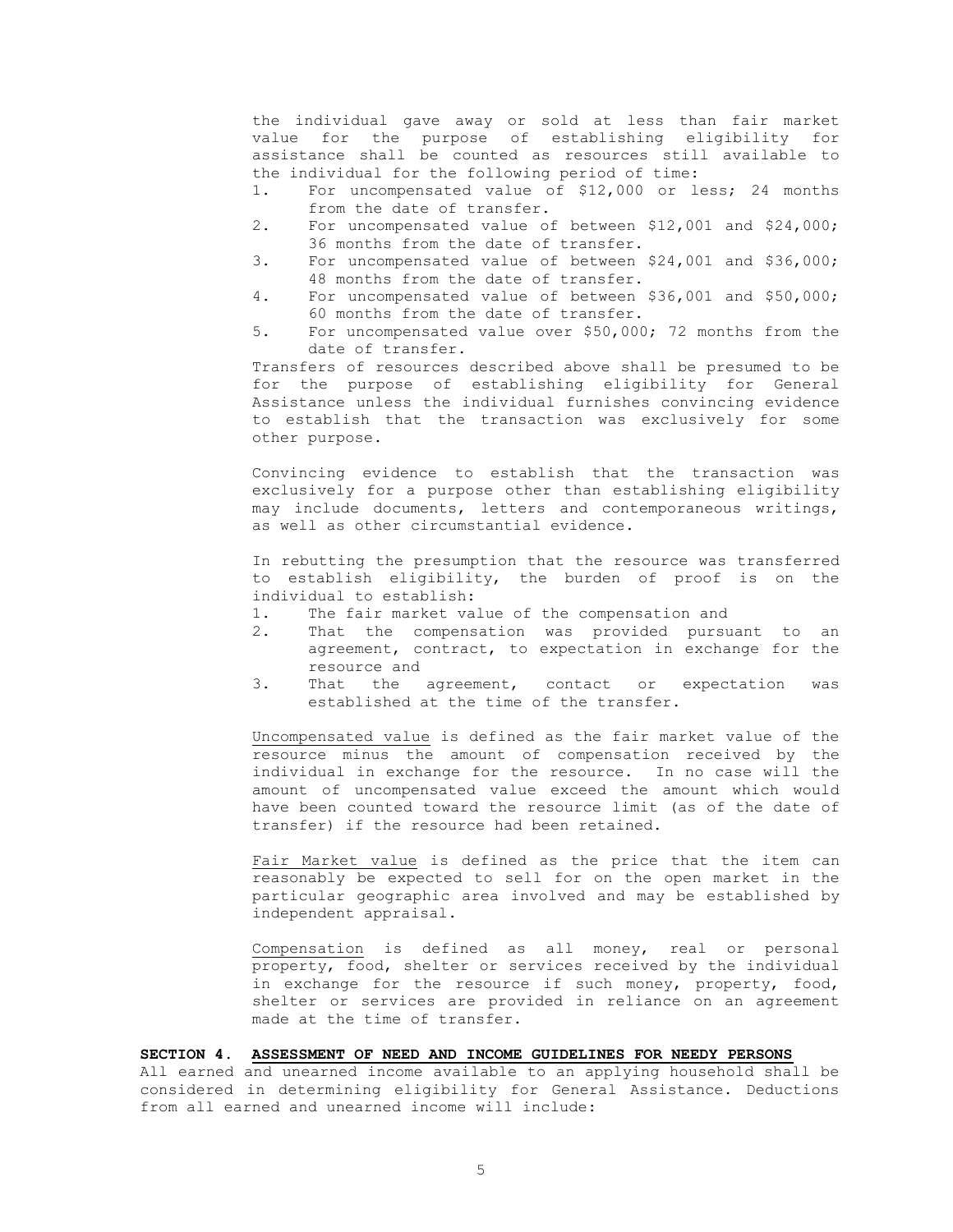- A. Court ordered payments for alimony and/or child support which have actually been paid in the four weeks prior to the date of application for assistance.
- B. Necessary medical expenses including doctor, hospital, prescription medications, medical supplies, therapy sessions prescribed by a medical doctor, and paid medical insurance premiums.
- C. Any other deduction from, or reduction to, earned income will not be allowed and the amount of any deduction or reduction in earned income must be added back to determine the countable income.

All sources of countable income, exemptions from countable income and nonexempt resources shall be verified by the Director of General Assistance prior to approval for benefits. The applicant is responsible for providing documentation, acceptable to the Director, for all exemptions to countable income.

### SECTION 5. MEDICAL ASSISTANCE

Jones County does not provide for medical assistance. Applications for medical assistance will be directed to the Department of Human Services to make application for Medicaid, Medically Needy, The Hawkeye Plan or The Iowa Cares Plan. Veterans will be directed to apply for assistance through the Jones County Veteran's Assistance Program.

Jones County does not pay for either prescription or over the counter medication. Applicants will be directed to apply for Patient Assistance Programs offered by the various pharmaceutical companies.

Jones County does participate in the National Association of Counties Prescription Discount Card program. A card may be obtained at the General Assistance Office. There are no restrictions on who may obtain a card. The card may be used at participating pharmacies.

State Psychiatric papers are available through the University of Iowa, State Mental Health Institutes and Broadlawns Hospital in Des Moines. Application is made through the hospitals. The State Psychiatric papers cover only services through these hospitals. Appointments at the University of Iowa Hospitals and Clinics, State Mental Health Institutes or Broadlawns Hospital are required to begin process these applications.

Mental health services are available to those who qualify. Applications may be obtained through Jones County Community Services.

## SECTION 6. GUIDELINES FOR GENERAL ASSISTANCE

- A. Utilities:
	- 1. Assistance granted for current utilities shall be up to \$200.00 per utility or \$250.00 for delivered heating fuel. In addition the utility company must agree to leave the utility connected for at least 30 days after payment is received.
	- 2. Jones County will not pay for utility deposits or delinquent utility bills.
	- 3. Utility payments shall be made directly to the supplier or their designated billing agent.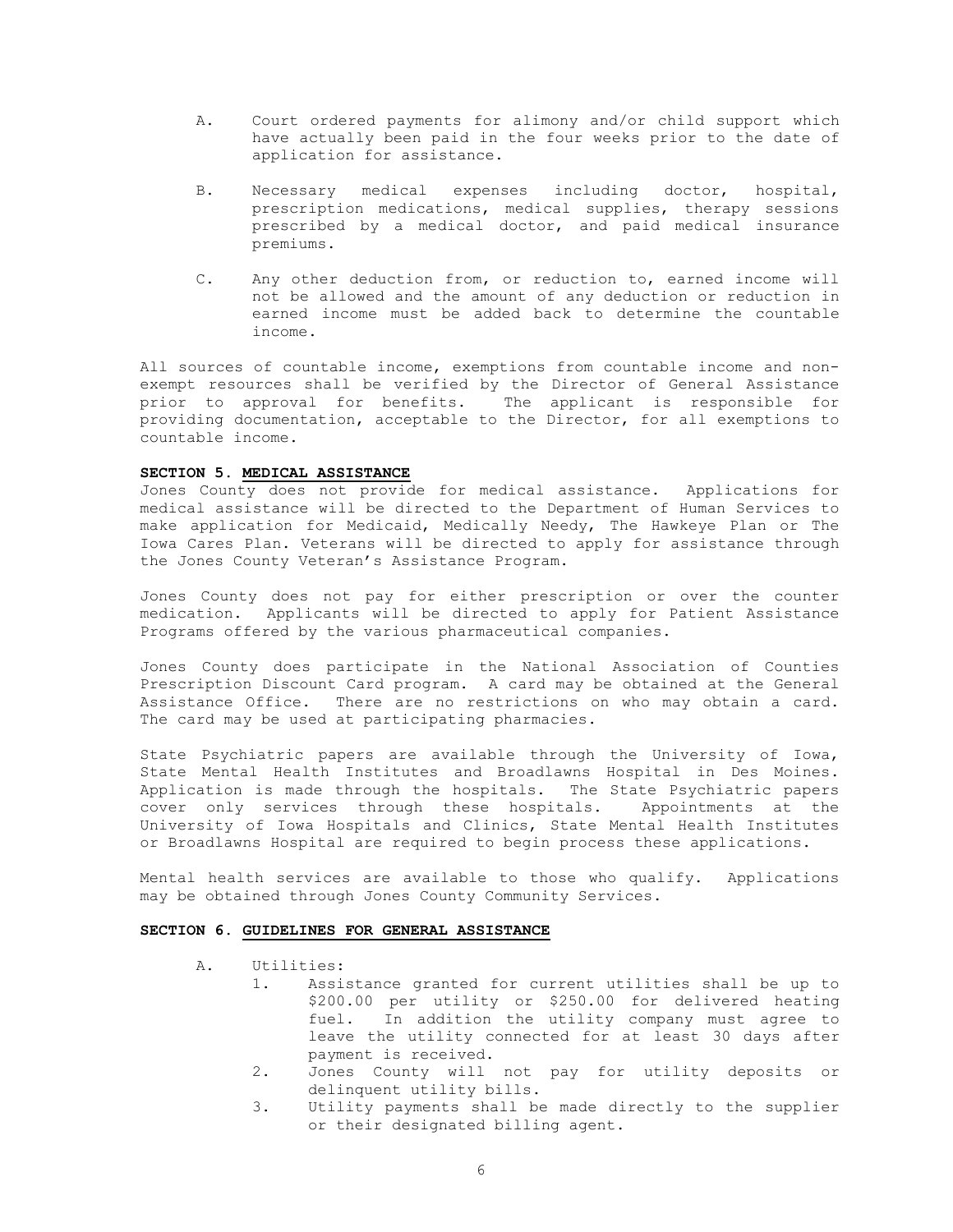- 4. The applicant shall apply for all other utility assistance programs for which the applying household is eligible. Failure to make such application shall disqualify the applying household from further consideration for assistance under the provisions of this Ordinance until such time as an application has been completed.
- B. Rent:
	- 1. Assistance for rent shall not exceed \$400.00 per month.
	- 2. No rental payments shall be paid to a relative of any member of the applying household.
	- 3. Rental payments shall be made only to the property owners of record, or their designees. Property ownership shall be verified by the Auditor's office. An agreement to accept assistance in lieu of rent shall be signed by the property owner or their designee prior to any rental payments being made. The payment of rental assistance will be considered payment in full for the month.
	- 4. Acceptance of the rental assistance check will constitute an agreement to allow the applicant to remain in the rental unit for 30 days.
	- 5. Rent shall not be paid to a provider of residential services as part of a rehabilitation or treatment program.
	- 6. Assistance payments shall only be used for current rent and shall not be used to satisfy past creditors of the applicant.
	- 7. Rental assistance may not be used as the deposit. It may be used as the first months rent.
- C. Burial Benefits:
	- 1. Persons must have established a residence in Jones County according to the Iowa law, in order to be eligible for burial assistance in Jones County.
	- 2. Application for burial assistance must be made prior to finalizing any burial arrangements at the funeral home.
	- 3. An application may be obtained at the General Assistance office or any participating funeral home.
	- 4. For each indigent burial the funeral services firm, for the sum of \$1,000, shall provide the following:
		- a) Transfer of the remains from the place of death to the funeral home within a 50 mile radius.
		- b) Provide cremation of the remains.
		- c) Provide a container for the cremated remains.
		- d) Provide arrangements and consultation.
		- e) Provide a hearse to transport the remains to the cemetery within a 50 mile radius of the funeral home.
		- f) Provide a graveside service.
		- g) In addition, the County will pay to the appropriate vendor the actual charge for opening and closing the grave up to but not exceeding \$400.00
	- 5. The relatives of the deceased may decide to spend their own money, up to \$1,000.00, for any or all of the following additional services.
		- a) Embalm, dress, and casket the remains.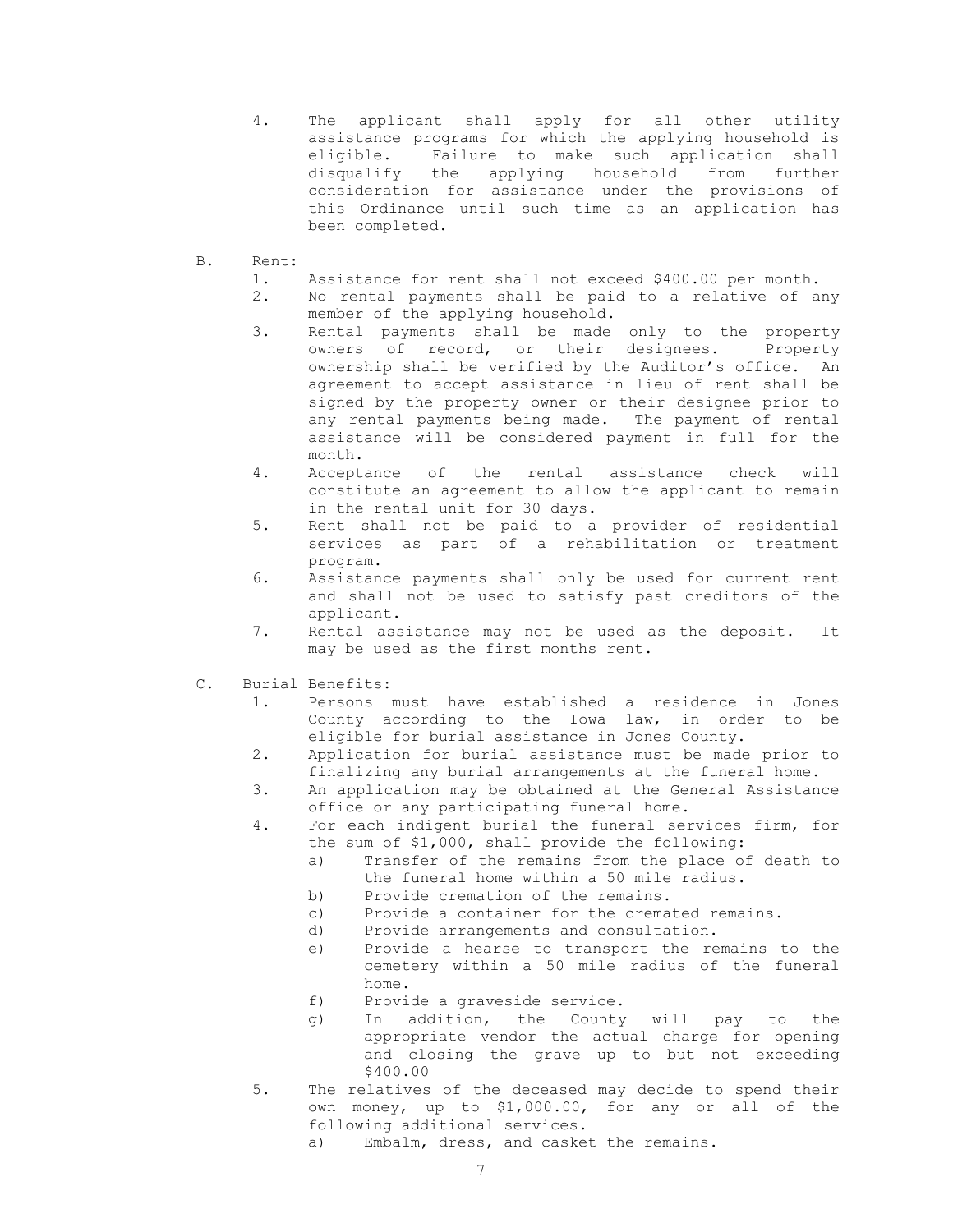- b) Provide visitation at the funeral home preceding the graveside service.
- c) Provide a flaring square cloth covered casket or equal.
- d) Funeral services at the funeral home or church.
- e) Additional cars.
- f) Flowers, registry book, thank you cards, memorial folders, crucifix, flag case, temporary marker or honorariums.
- g) Certified copies of the death certificate.
- h) Grave liner at the cemetery.
- i) Additional grave opening/closing charge over the \$400.00 County allowance.
- j) If the family is able to pay more than the \$1,000.00 for burial expenses, Jones County will not provide any assistance.
- k) Any money derived from the deceased individual's life insurance, Social Security, burial benefits, State aid or any other funds which are available from any source shall be deducted from the \$1,000.00 County burial allowance.

The funeral service firm shall submit the complete bill of all services provided to Jones County General Assistance.

# SECTION 7. RECOVERY BY THE COUNTY

The provisions of section 252.13, Code of Iowa, for repayment of benefits to Jones County, are applicable to the services provided in the Ordinance and the applicant shall acknowledge the same in writing. An agreement to reimburse Jones County will be signed at the date of application. The Jones County Board of Supervisors may, upon application and good cause, waive the repayment of all or part of the benefits received.

Recipients of assistance may further be required to work for the county as a condition to receipt of such benefits as required in Iowa Code section 252.42, Code of Iowa. Benefits provided a recipient may be further a claim against the homestead of a recipient and a claim in probate, as provided by law.

### SECTION 8. EQUAL OPPORTUNITY

Each applicant for General Assistance shall be decided upon its individual merits. No person shall be discriminated against on the basis of race, color, creed, national origin, sex, sexual orientation, age, religious or political affiliation, physical or mental disability or marital status.

### SECTION 9. PROCEDURE FOR DETERMINATION OF BENEFITS

The Director shall make an initial determination of the eligibility and needs of the applicant within three working days of the receipt of the application and all supporting records and other documents requested by the Director. Following the determination of eligibility, the Director shall notify the applicant within two working days after that determination, by ordinary mail, of the Director's written decision showing the reasons for the determination together with the specific benefits and their amounts to which the applicant is entitled.

If the Director cannot make the initial determination within three working days, the Director shall immediately inform the applicant, by telephone, if possible, of the reason why such determination cannot be made. The Director shall also mail to the applicant, by ordinary mail, within two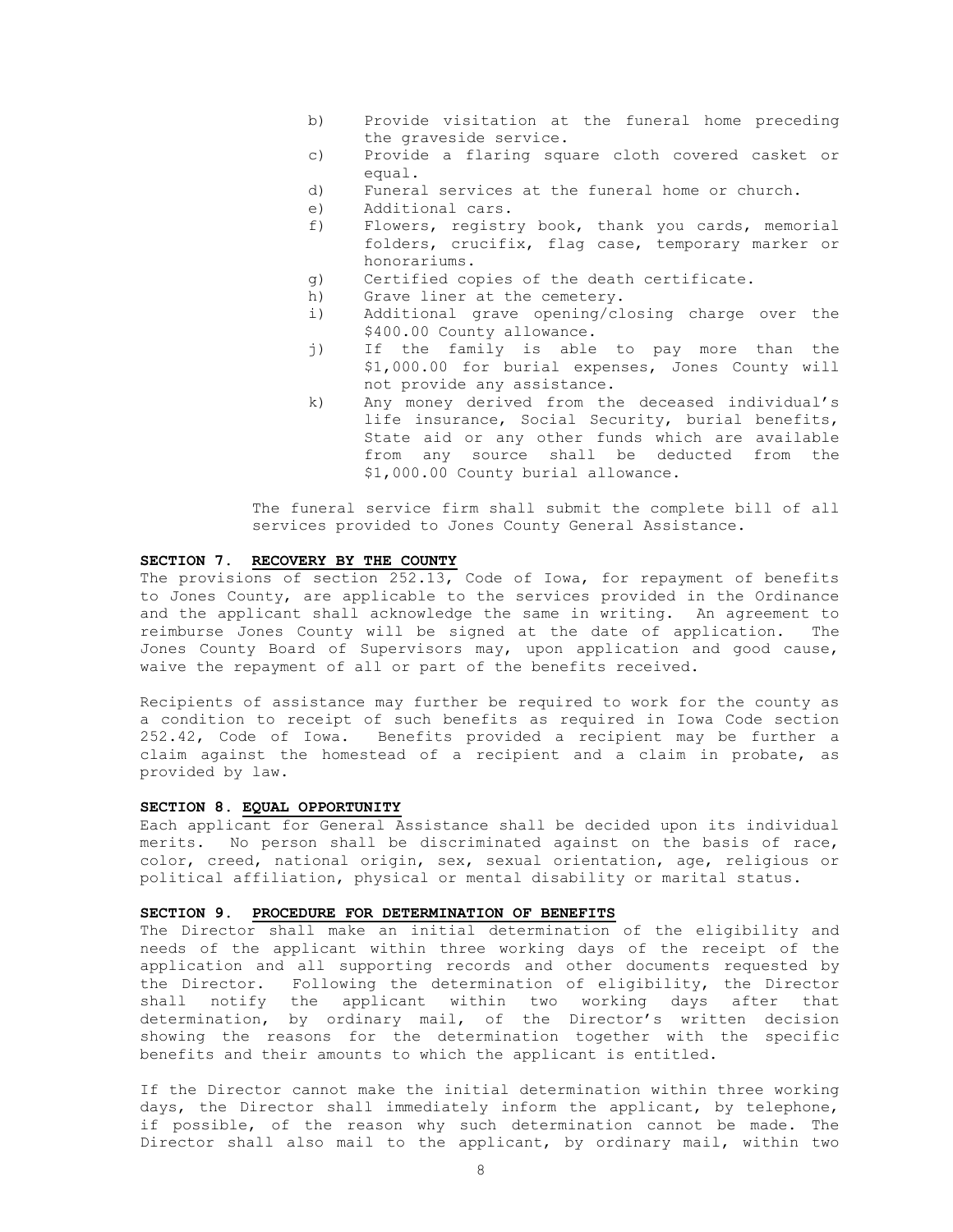working days thereafter, the Director's written decision showing the reasons why such a determination could not be made.

If an emergency and immediate need is present, the Director may verbally authorize a supplier or vendor to furnish any eligible item of assistance for the benefit of the applicant in the amount allowed for such benefit. The Director shall inform the applicant and issue a written decision as provided by above.

Whenever an applicant is eligible and entitled to assistance, the Director shall proceed to provide the same and notify the Board of Supervisors.

## SECTION 10. APPEAL RIGHTS

Every applicant, whether granted assistance or not, shall be informed in the Director's written decision of the applicant's right to appeal such decision to the Board of Supervisors. The applicant shall be informed: (1) of the method by which an appeal may be taken, and (2) that he or she may represent him or herself, or at their own expense, may be represented by an attorney.

Any written appeal or communication, made by or on behalf of the applicant requesting appeal of the Director's determination, shall be made to the Director within ten (10) days of the Director's determination. The appeal shall provide the applicants current address and telephone number and state the reason for the appeal.

The Director shall immediately forward notice of the appeal to the County Auditor to be placed upon the Board of Supervisor's agenda for the next regular Board meeting, provided that such appeal shall not be heard sooner than five (5) days after the appeal is received by the Director.

The applicant shall be informed immediately, by ordinary mail, of the date and time of the hearing before the Board. Applicant and his or her attorney, upon written authorization, shall be granted access by the Director to his or her assistance case file if request is made.

The Board of Supervisors shall hear the applicant's appeal "de novo" at the time scheduled on the agenda unless continuance is requested by the applicant or the Board of Supervisors. The applicant shall be permitted to present whatever evidence is desired in support of the appeal including testifying, having other witnesses testify, offering documentary evidence and reasonable cross examination of the witnesses, if present. The technical value of the evidence shall not apply. The Board may question the applicant and the Director shall present the Board with the reasons for the determination.

The hearing before the Board, and the Board's deliberation, will be conducted as a closed session pursuant to Iowa Code section 21.5 (1) a., as the confidential files of the applicant will be in evidence. As required by law, the session will be tape recorded. When the Board deliberates the appeal, no parties shall be present. The Board shall make a decision on the appeal within five (5) working days. The Board's decision shall be only on the basis of the evidence submitted before the Board. The applicant shall be informed of the decision within four (4) working days thereafter, by ordinary mail. The notice of the decision shall also state that an appeal may be taken from the Board's determination, as provided below, and the method by which such appeal may be taken. Any appeal to the District Court shall be allowed by the applicant regarding the Board's decision with the time, and by the manner